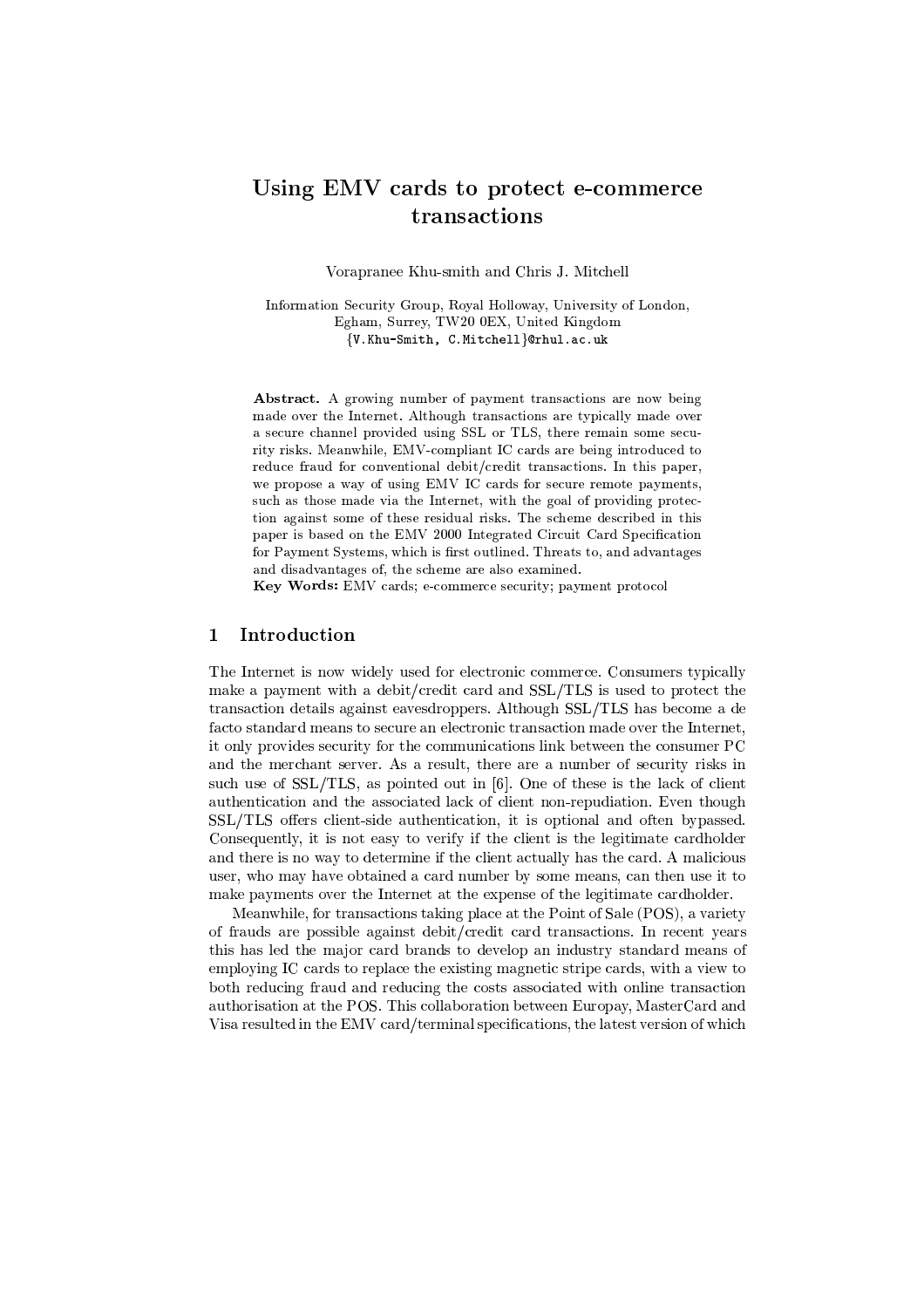are known as EMV 2000  $[1-4]$ . The EMV specifications standardise interactions between a debit/credit IC card and a terminal.

In an annex to Book 3 of EMV 2000 [3], the use of an EMV card and the Secure Electronic Transaction (SET) protocol [5] to conduct an e-commerce transaction is defined. However, SET (which provides security for an entire ecommerce transaction) has not been adopted to any significant extent—indeed. it is not clear if it will ever become widely used. Although the integration of EMV and SET removes some of the issues with SET, notably it simplifies user registration, there still remain large obstacles to its adoption.

As a result, in this paper we consider an alternative way in which the growing use of EMV IC cards can be used to enhance the security of e-commerce transactions. The goal is to design a scheme whereby EMV cards can be used to enhance e-commerce transaction security, and hence reduce fraud, whilst imposing minimal overheads on the involved parties. The paper begins with an overview of the EMV payment system. We subsequently propose the use of EMV cards for Internet electronic transaction processing. Threats to the proposed scheme are then analysed, and its advantages and disadvantages are considered.

### $\overline{2}$ An overview of EMV

In a debit/credit card payment system, there are four major parties, namely a client, a merchant, an acquiring bank and a card issuing bank. A client, *i.e.* the card holder, makes a payment using a card issued by the card issuing bank (issuer) for something purchased from a merchant. The acquiring bank (acquirer) is the financial institution with which a merchant has a contractual arrangement for receiving (acquiring) card payments. The payment model is shown in Figure 1.



Fig. 1. Debit/credit card payment system model

The debit/credit card payment system is the model underlying the EMV system defined in EMV 2000  $[1-4]$ . The EMV transaction process involves the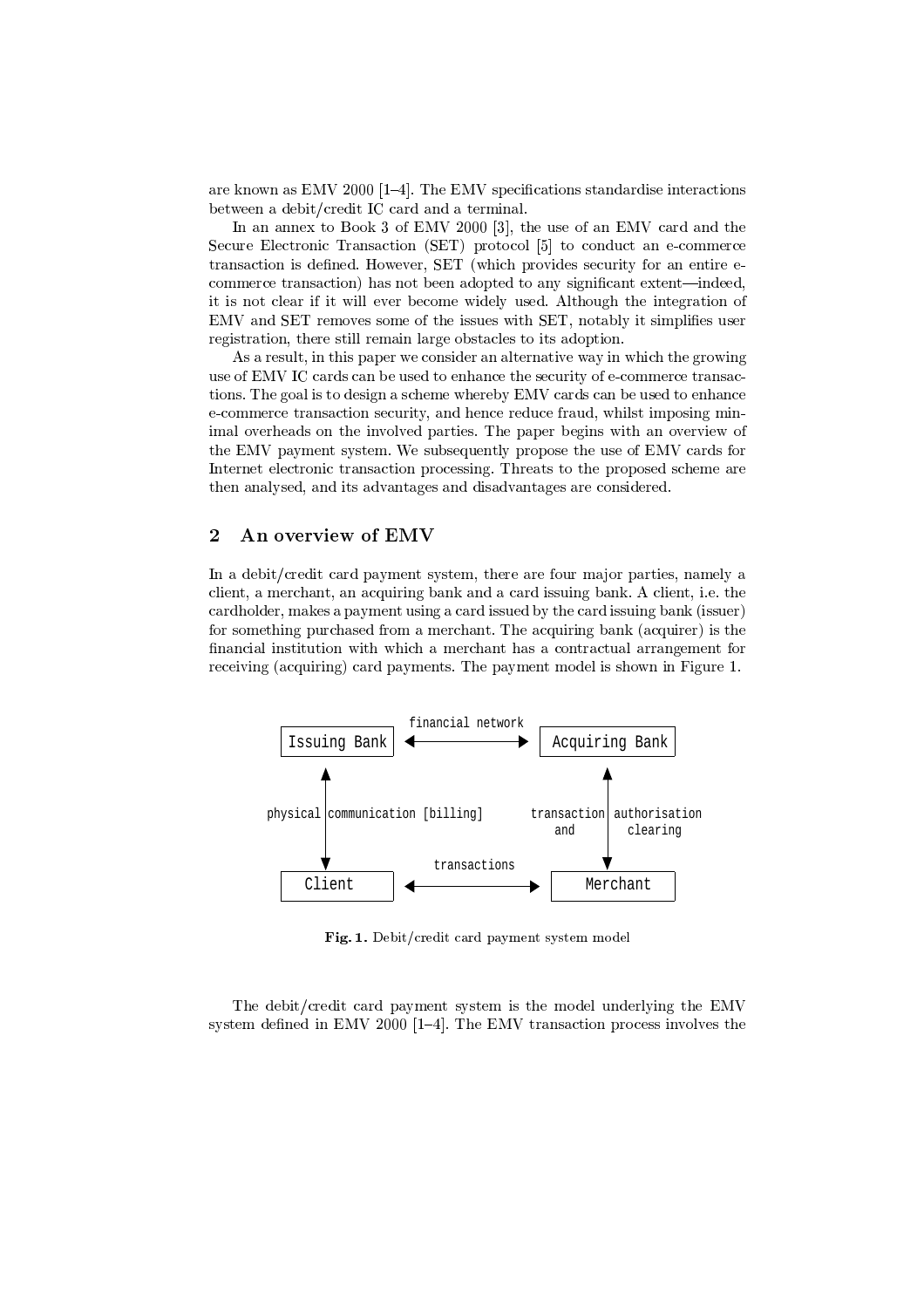following steps. Note that the order of the steps is not completely fixed; for example, cardholder verification can precede data authentication.

- 1. When the IC card is inserted, the terminal reads application data from the card and performs Terminal Risk Management. Terminal Risk Management provides positive issuer authorisation for high-value transactions and ensures that transactions initiated from IC cards go online periodically to prevent threats that might be undetectable in an offline environment.
- 2. The Data Authentication process enables the terminal to verify the authenticity of the card. There are two options for Data Authentication, namely Static and Dynamic Data Authentication. Not all EMV cards are capable of performing Dynamic Data Authentication.
- 3. After successful Data Authentication, the Process Restrictions are performed to determine the compatibility of the terminal and IC card applications.
- 4. Cardholder authenticity is verified by PIN entry. The PIN verification process can be either online to the issuer or offline to the card.
- 5. After successful Cardholder Authentication, the terminal performs Terminal Action Analysis, which is the first decision on whether the transaction should be approved offline, declined offline, or an online authorisation performed.
- 6. The IC card then performs Card Risk Management to protect the card issuer against fraud or excessive credit risk. Details of card risk management algorithms are specific to the issuer and are not specified by EMV.
- 7. The IC card performs Card Action Analysis to decide whether the transaction will be processed offline, or will need online authorisation. If the decision is offline processing, the transaction is processed immediately. If the transaction is to be processed online, Online Processing will be performed to ensure that the issuer can review and authorise or reject transactions that are outside acceptable limits of risk defined by the issuer, the payment system, or the acquirer. Issuers can also perform Script Processing, enabling command scripts to be sent to the card by the terminal to perform functions that may not necessarily be relevant to the current transaction but are important for the continued functioning of the card application.
- 8. The final process is Completion which ends the processing of a transaction.

In essence, the EMV scheme supports both cardholder authentication by PIN entry and IC card authentication through Static or Dynamic Data Authentication. Therefore, an unscrupulous user will find it hard to make a fraudulent transaction without possessing the actual card and the corresponding PIN.

We next focus on the security-related interactions between IC card and terminal. This is of particular interest here, since in the scheme proposed below the user PC plays the role of the merchant terminal and interacts with a merchant server across the Internet. The merchant server communicates with the acquirer, e.g. using the same interface as is currently used for merchant terminalacquirer communications. An acquirer and an issuer typically communicate via a brand-specific network, which is outside the scope of this paper.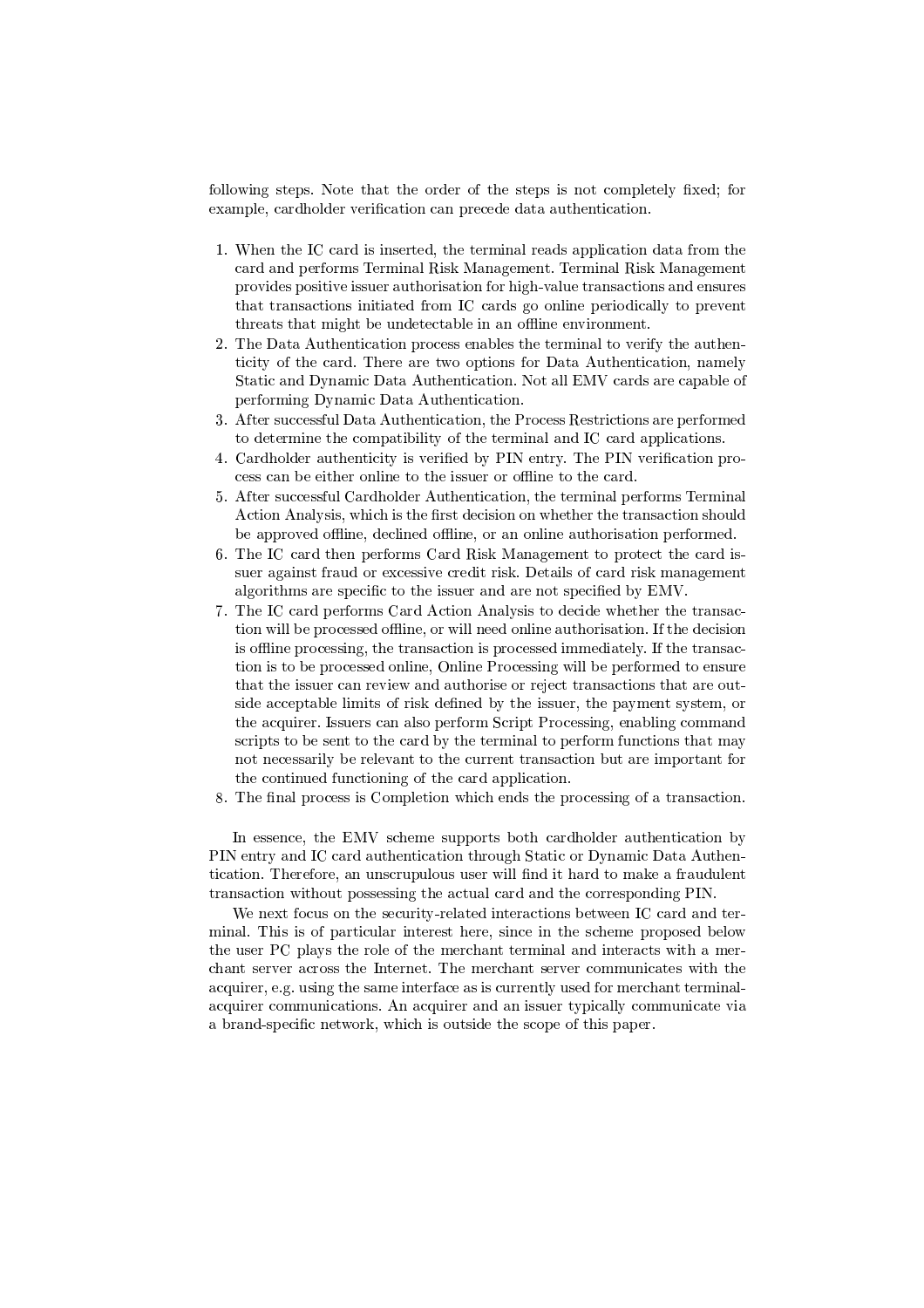#### $2.1$ Card authentication

The EMV specifications allow card authentication to be either offline or online. The decision regarding whether to perform online authentication can be made by the IC card or the terminal at the time of the transaction.

Static data authentication (SDA). SDA involves the terminal verifying the integrity of static data signed by the card issuer and stored in the IC card. In this case the card does not need its own signature key pair.

SDA is supported by a two-level key management hierarchy. The top-level certification authority (CA) is the card scheme, e.g. Visa or Mastercard. This CA certifies the issuer public keys. The static data is signed using the appropriate issuer private key and stored in the card, along with the CA-signed certificate for the issuer public key. A terminal with a trusted copy of the CA public key can then verify the issuer public key certificate and hence can verify the signature on the static data, thereby verifying the IC card.

Dynamic data authentication (DDA). Like SDA, DDA is based on digital signatures, although in DDA the card has its own key pair. The terminal sends an Internal Authentication Command (IAC), including an unpredictable number, to the card. The card then digitally signs the IAC data. The terminal verifies the signature to authenticate the dynamic data and hence the card.

DDA is supported by a three-level key management hierarchy. The first and second level CAs are the card scheme and issuer respectively, and the card public key is certified by its issuer. In order to verify the signed data, the terminal needs to contain the top-level CA public key to verify the issuer public key certificate. The issuer public key is then used to verify the IC card public key certificate. The terminal can then verify the card signature.

#### $2.2$ Cardholder verification

The cardholder is verified using a PIN. The EMV Specifications require every EMV card to possess a method to limit the number of unsuccessful PIN tries.

PIN verification may occur offline to the IC card, or online to the card issuer (or a third party acting for the card issuer). For offline verification the PIN may be encrypted between the PIN pad and the IC card. A key pair assigned especially for PIN encryption or the key pair used in DDA can be used for encryption. In either case, the card public key is first retrieved by the PIN pad or a secure terminal component. The IC card also sends a random number to be concatenated with the entered PIN. The result is encrypted and sent back to the card. The card then decrypts the ciphertext, checks the random number and verifies whether the recovered PIN matches the one stored in the card.

#### 2.3 Application cryptograms

Transaction message integrity and origin authentication are guaranteed by the use of Application Cryptograms (ACs), generated by the IC card and issuer using shared-secret-based Message Authentication Codes (MACs). There are four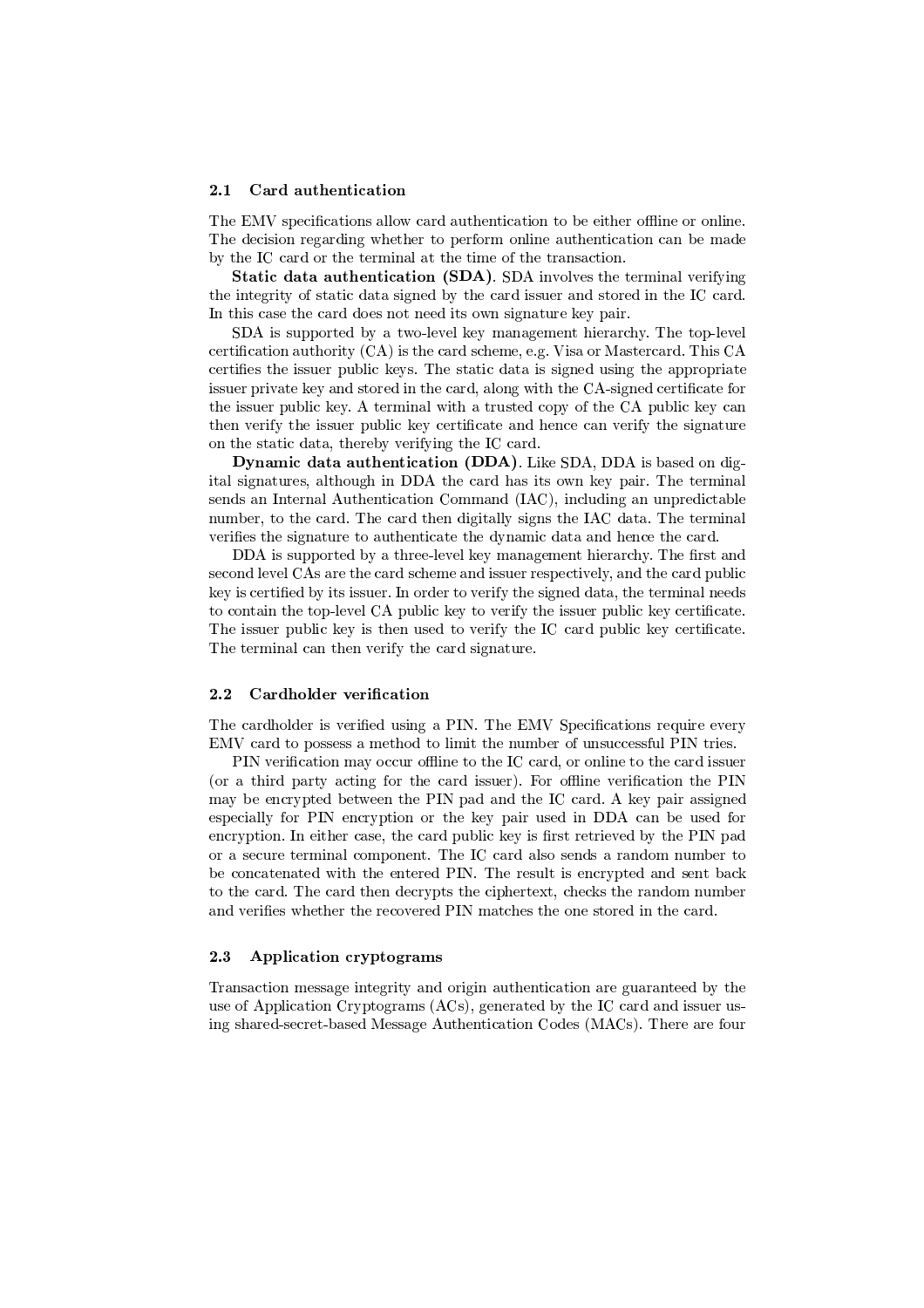types of ACs, namely Transaction Certificates (TCs), Application Authentication Cryptograms (AACs), Authorisation Request Cryptogram (ARQCs) and Authorisation Response Cryptograms (ARPCs). If the transaction is approved offline, the card generates a TC. If the transaction is declined offline, then an AAC is generated. If the transaction needs to be approved online, the card generates an AROC which will be sent to the issuer. The issuer then responses with an ARPC. As in the offline case, if the transaction is approved by the issuer, the card computes a TC; otherwise, an AAC is computed.

As mentioned above, ACs are cryptographically protected using a MAC. The issuer and card share a long term secret key  $MK_{AC}$  known as the card AC master key. This master key is used to generate an AC session key  $(SK_{AC})$  which is used to compute the AC MACs. The session key  $SK_{AC}$  is computed as a function of  $MK_{AC}$  and diversification data R; the value R must be different for each session key generation to prevent replay attacks. Note also that, to avoid the issuer having to store the master key  $MK_{AC}$  for every card, each such master key is derived from an issuer master key  $MK_I$ . This key derivation takes as input the Primary Account Number (PAN) and the PAN sequence number.

## Using EMV cards for e-commerce transactions 3

We now describe how an EMV-compliant IC card can be used to conduct remote transactions. The system architecture is described, as are the transaction processing procedures and how security services are provided.

#### $3.1$ System architecture

The e-commerce payment system we describe employs five main components: an EMV card, an IC card reader, the Cardholder System, the Merchant Server. and the Acquirer. We now examine each of these system components.

EMV card and IC card reader. The tasks of the EMV card are the same as those given in the EMV Specifications. The card is assumed to be a completely 'standard' DDA-capable EMV card — indeed, the scheme is designed so that existing EMV cards can be used to support e-commerce security without any modification. The EMV card interacts with a combination of system components, i.e. the card reader, the Cardholder System and the Merchant Server, just as it does with a merchant POS terminal.

The IC card reader, which can include a PIN pad, is required for interactions between the cardholder and the card, and between the card and the Cardholder System. Physical requirements for this device are similar to those in [1].

Cardholder System. The Cardholder System is the combination of hardware and software required to interact with the cardholder, the IC card, and the Merchant Server. The Cardholder System is assumed here to be a combination of a user PC and special purpose software which could, for example, be either a small program distributed with the IC card by the issuer or, to make system installation maximally transparent, a Web browser applet. The source of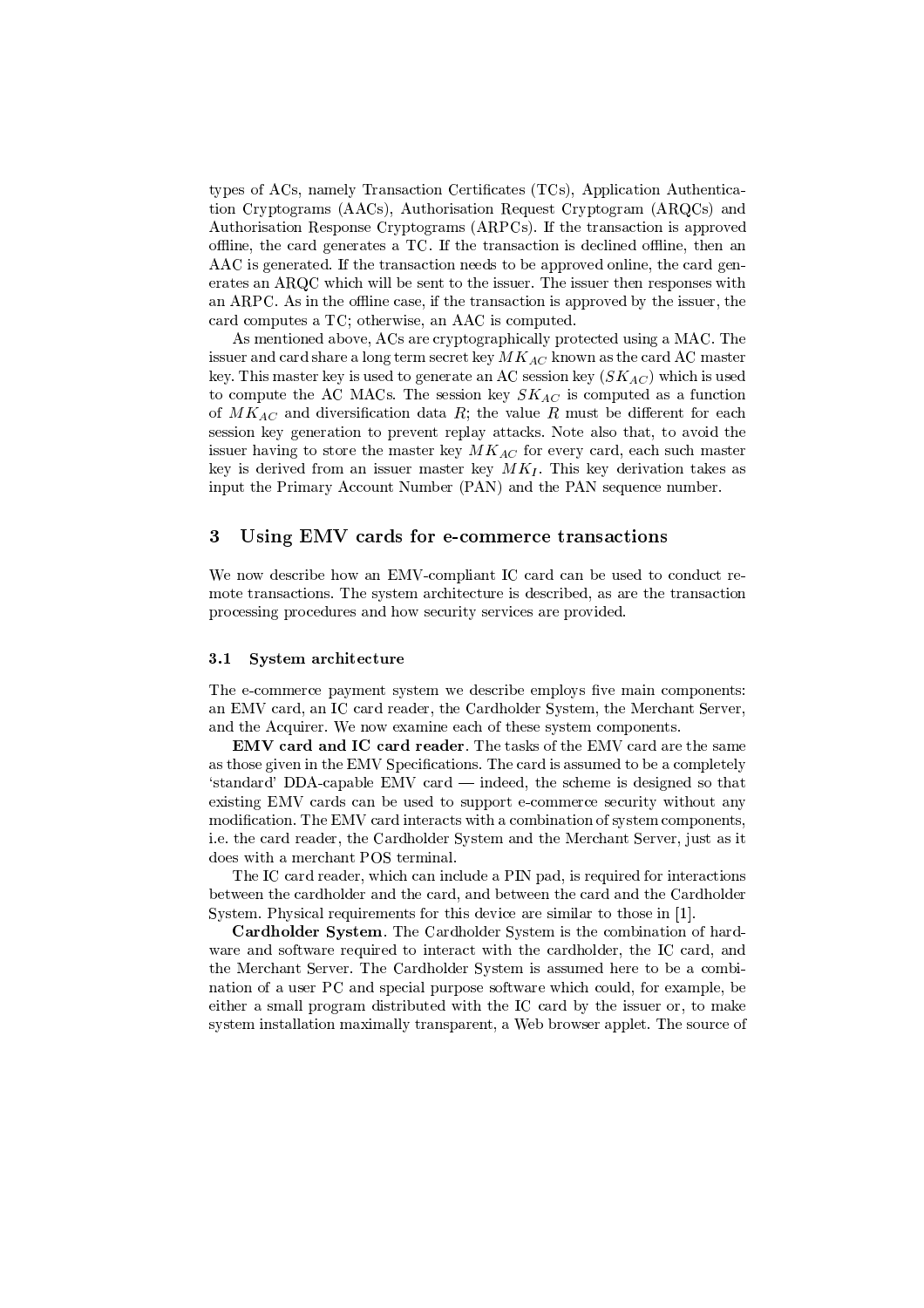cardholder system software is not an issue we address here but it might be the card issuer, the card brand, or an associated party. The Cardholder System is jointly responsible, along with the IC card reader and the Merchant Server, for performing the tasks of the terminal defined in the EMV specification.

Merchant Server and Acquirer. The Merchant Server is the component that interacts with the Cardholder System to support electronic payments. The Merchant Server also interacts with the Acquirer. As specified above, the Merchant Server, the Cardholder System and the IC card reader collectively fulfill the role of the EMV merchant terminal. The Acquirer interacts with the issuer via the financial network to support transaction authorisation. To support SDA and DDA, the Merchant Server needs a trusted copy of the CA public key to enable it to verify issuer public key certificates.

#### 3.2 Transaction processing procedures

In this section, we describe the processes necessary to complete a payment transaction. The protocol for using an EMV card for an e-commerce transaction is also described. The decision about which purchase to make are outside the scope of this paper  $-$  we simply assume that the cardholder and the merchant wish to perform a specified transaction.

The transaction flow is shown in Figure 2. In the protocol description,  $X||Y$ denotes the concatenation of data items  $X$  and  $Y$ . Other terms are defined as they arise in the text below.

Card authentication and process restriction. A transaction begins after the cardholder has decided to make a purchase. The Merchant Server and the EMV card first perform SDA (step 1 in Figure 2). In this process, the Merchant first verifies the issuer public key certificate using its copy of the CA public key. The issuer signature on the Static Authentication Data  $(SAD)$ , sent by the IC card, is then verified. Data communicated between the Merchant Server and the card are sent and received via the Cardholder System.

After successful SDA, the Merchant Server generates a random number. which is sent in the IAC, and constructs the purchase information  $(PI)$ , which may contain a description of goods, the price, the date, and transaction id. The Merchant Server then sends  $IAC||PI$  to the Cardholder System (step 2).

Upon receipt of the above message, the Cardholder System displays the purchase information to the cardholder and checks for the presence of an EMV card. It then forwards the  $IAC$  to the card (step 3). The IC card computes the signature  $S_{IC}(DAD)$  and sends it to the Cardholder System along with the IC card's public key certificate Cert<sub>IC</sub> (step 4), where DAD is the Dynamic Authentication Data containing the random number sent in the  $IAC$ . In step 5, the Cardholder System sends  $S_{IC}(DAD)||$ Cert<sub>IC</sub>, to the Merchant Server. Since the issuer public key is used and verified in the SDA process, the Merchant Server now only needs to verify the card certificate and then the signature  $S_{IC}(DAD)$ .

After successful card authentication, Process Restriction (step 6) is performed. Data Authentication and Process Restriction take place between Mer-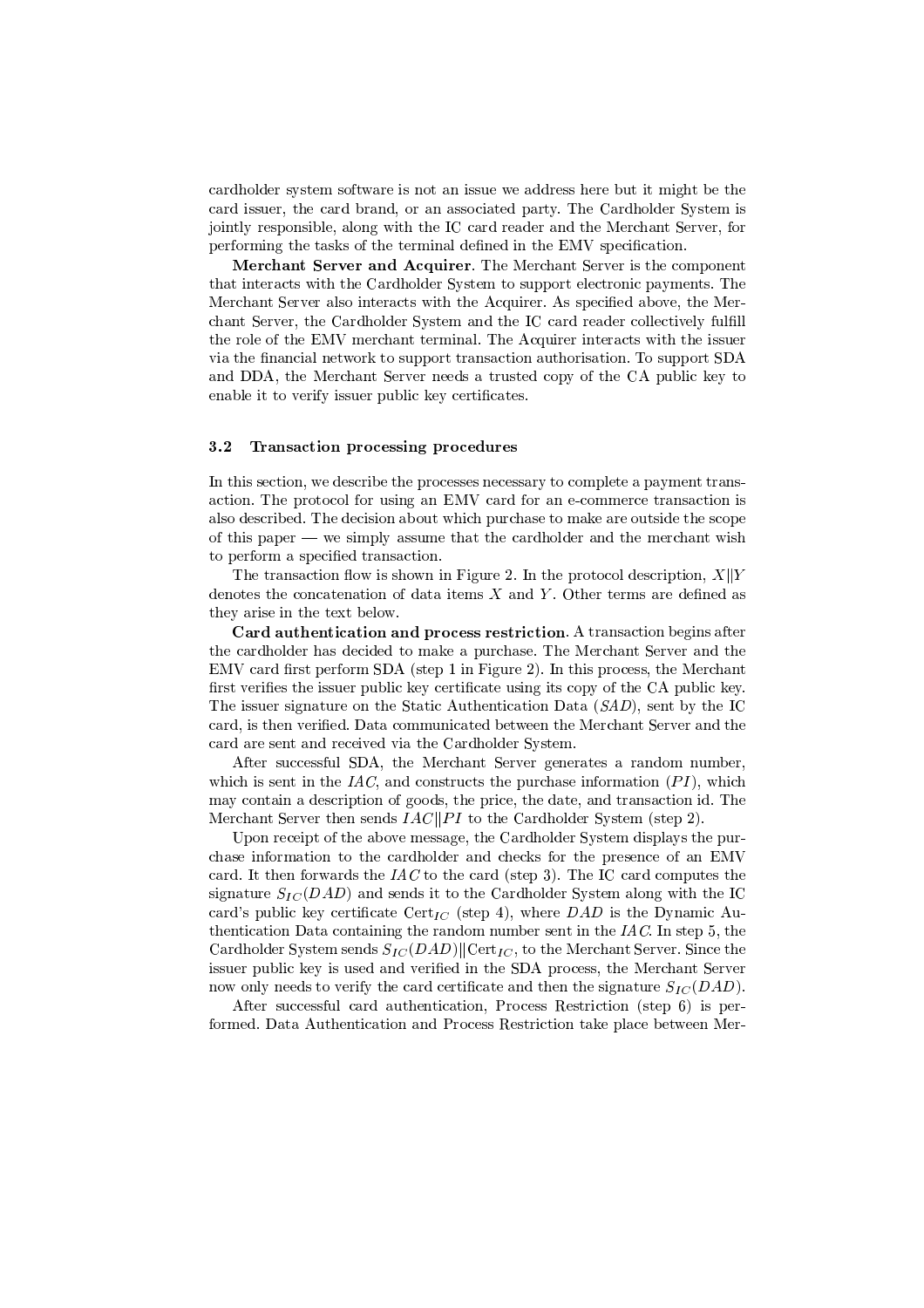

()\* 1 tDR>UNalTU\BVTWQXN-8Qdg PGQRFRT[.SQVT[p'ª\$«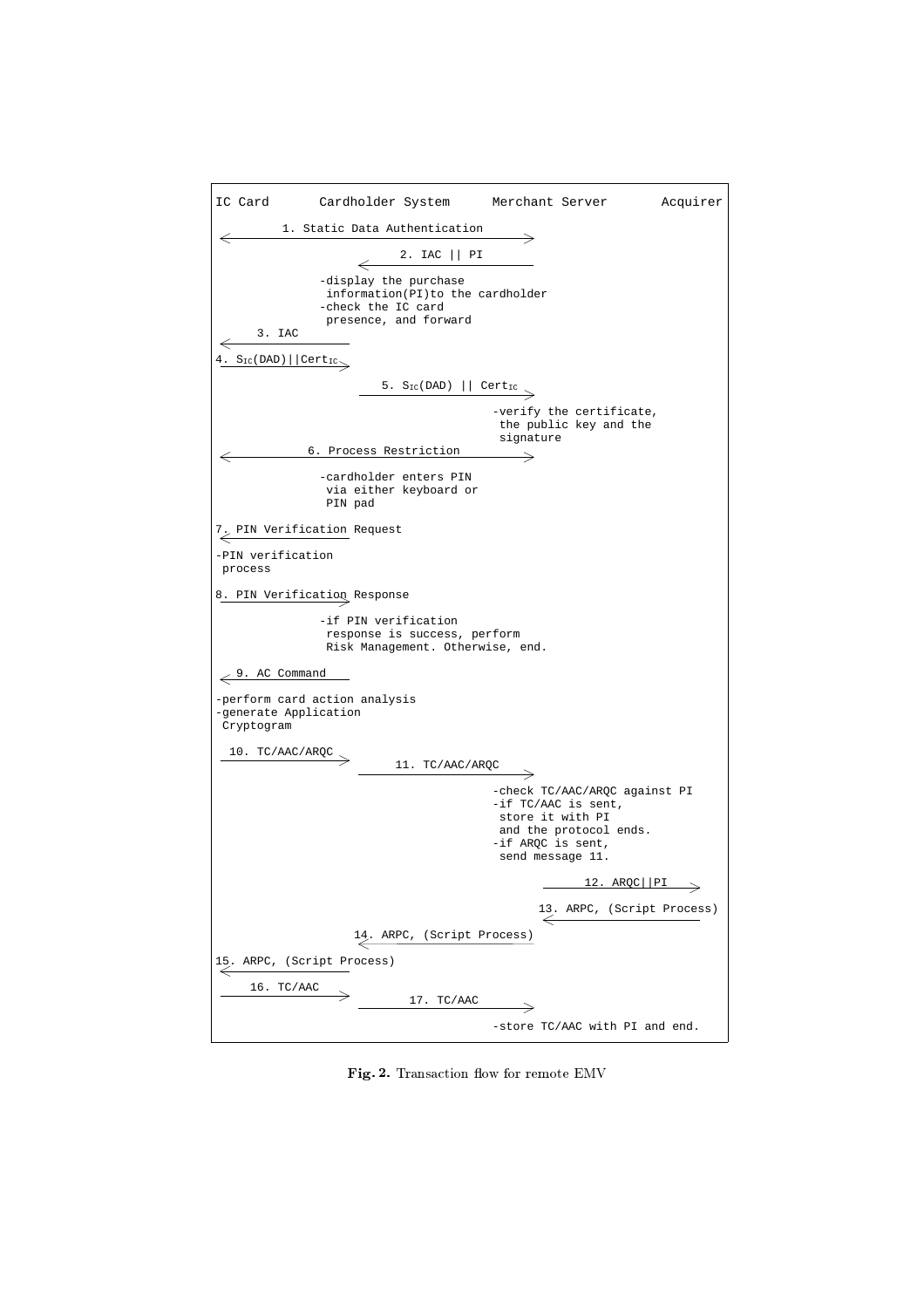chant Server and card, and the Cardholder System simply forwards messages. Note that these processes remain unchanged from the EMV specification.

Cardholder verification. The Cardholder System next requests the cardholder to enter the PIN; PIN verification can take place online or offline. To perform offline verification, the Cardholder System sends a PIN Verification Request message to the IC card (step 7). The PIN does not need to be encrypted. since the environment is under cardholder control. On receipt of the PIN Verification Request, the EMV card returns a PIN Verification Response message (step 8) which indicates whether PIN verification is successful. If so, the Cardholder System performs Terminal Risk Management; otherwise, the protocol ends.

Terminal risk management and action analysis. After successful cardholder verification, the Cardholder System performs Terminal Risk Management and Terminal Action Analysis. These two processes are as in the EMV specification. The Cardholder System then generates and sends an AC Command to the EMV card (step 9).

Card action analysis. The IC card first performs its own risk management and then executes the Card Action Analysis to determine whether the transaction is to be approved offline, rejected offline, or processed online. In step 10, an AC will be generated by the IC card and sent to the Cardholder System. The Cardholder System in turn forwards it to the Merchant Server (step 11) where the AC will be checked against the  $PI$ .

*Offline approval.* If the transaction is approved offline, the card generates and sends the TC to the Cardholder System, from where it is forwarded to the Merchant Server (steps  $10/11$ ). The TC will be held with the PI and acts analogously to the receipt in a conventional payment system. The Merchant Server can later send a batch of TCs, with the corresponding  $PIs$ , to the Acquirer. The issuer will verify the MAC in the TC and compare the information in the TC with that in the  $PI$ . If they match, the payment is accepted and processed.

Offline decline. If the transaction is declined offline, the IC card generates an AAC which is sent to the Cardholder System where it will be forwarded to the Merchant Server (steps  $10/11$ ). The merchant can store the AAC with the PI for card management purposes, and the transaction now ends.

Online processing. If the IC card decides that online authorisation is needed, it generates an ARQC which is forwarded to the Merchant Server via the Cardholder System (steps  $10/11$ ). The Merchant Server then sends the ARQC with the  $PI$  to the Acquirer and thence to the issuer (step 12). The issuer responds to the ARQC with an ARPC (step 13). The Script Processing may also now be performed by the issuer, to send command scripts to the IC card (steps  $14/15$ ). The transaction will be accepted or declined according to the ARPC. If it is accepted, the IC card generates a TC (step 16) and the process previously described under offline approval is performed. Similarly, if the transaction is declined, the IC card generates an AAC (step  $16$ ). The TC or AAC is then forwarded to the Merchant Server (step 17) and the transaction processing ends.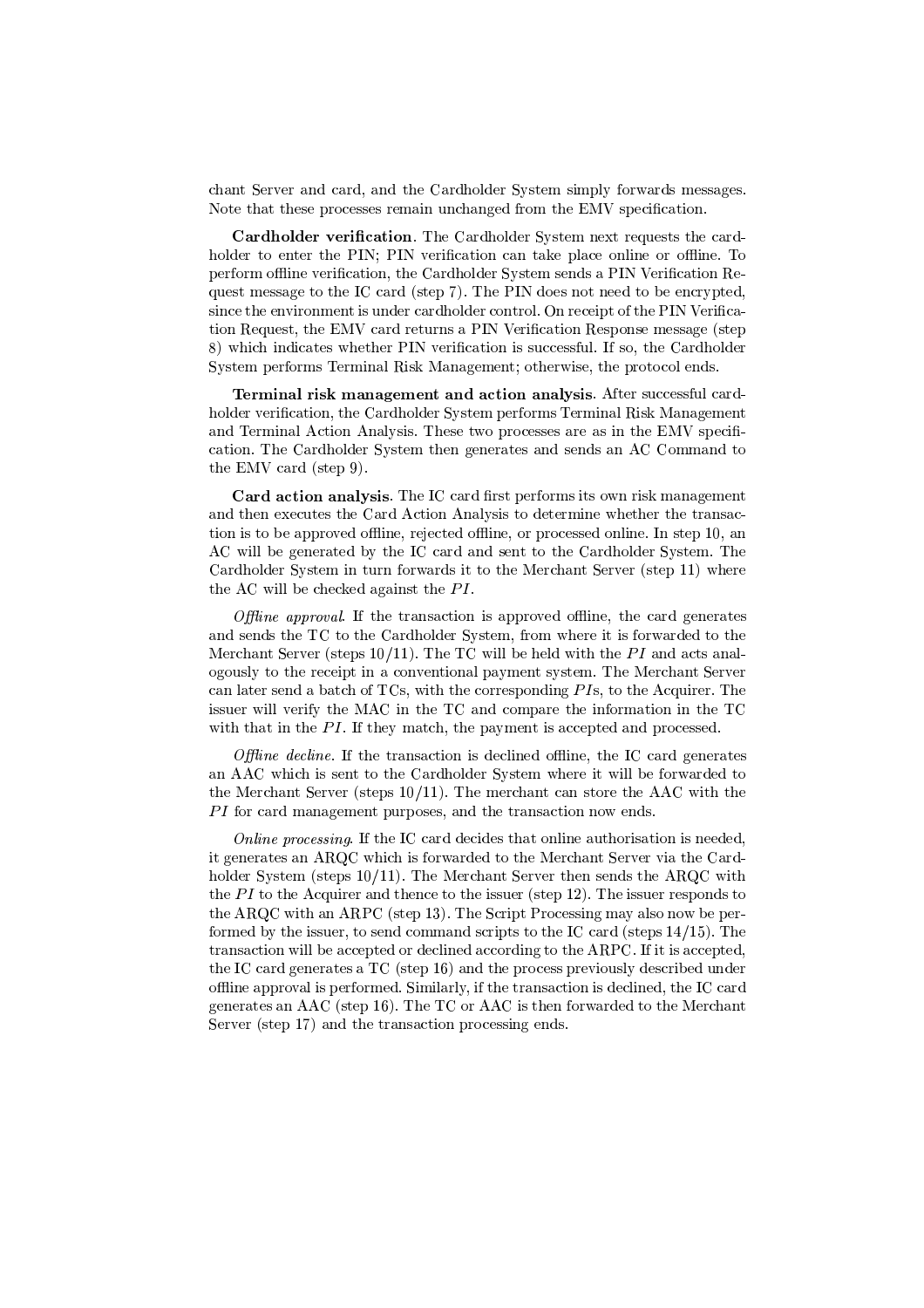#### $3.3$ **Security services**

We now describe how the desired security services are provided.

Authentication. Cardholder and IC card authentication are provided in the same way as in 'standard' EMV. Cardholder authentication is based on knowledge of a PIN. IC card authentication uses SDA and DDA. Merchant Server authentication, however, is not provided in the protocol.

Confidentiality and integrity. Although the entered PIN is not encrypted, its confidentiality and integrity are protected since it never leaves the environment over which the cardholder has control. AC integrity is guaranteed by the use of MACs, as in the EMV specifications. Nevertheless, AC confidentiality is not provided by the protocol. Unlike in a conventional EMV environment, it is transmitted over an unprotected link, i.e. the Internet. Therefore, it is possible for an eavesdropper to learn the card details contained in the ACs.

Non-repudiation. A measure of Cardholder non-repudiation is provided by the TC. The existence of a valid TC provides evidence that the cardholder authentication process has taken place, and hence the cardholder has consented to the transaction by entering his/her PIN. By contrast, merchant non-repudiation is not provided, although the value of such a service is unclear.

#### $\overline{4}$ Threat analysis

In the protocol, there are five locations where the transaction data is at risk. These are the Cardholder System, the card reader, the link between the two, the Internet link between Cardholder System and Merchant Server, and the Merchant Server. Threats to the Merchant Server-Acquirer link are outside the scope of this paper, since such threats apply equally to conventional use of an EMV card, and we only consider here threats introduced by 'remote EMV'. Also, since physical access to the Cardholder System, the card reader, and their link is limited to the cardholder, the cardholder is the only threat to them.

Therefore we divide our threat analysis into three parts, namely threats to the cardholder environment, threats on the Internet link, and threats at the Merchant Server. In each case, the possible types of transaction data which may be at risk are considered, along with the entities who may pose a threat. There are six types of transaction data that need to be examined, namely the Static Authentication Data (SAD), PI, IAC,  $S_{IC}(DAD)$ , PIN, and four ACs. Note, however, that integrity threats to  $S_{IC}(DAD)$  and the four ACs are minimal since they are cryptographically protected using 'standard' EMV techniques. We thus focus most of our attention on the SAD, PI, IAC, and PIN.

Threats at the cardholder system. We refer to the combination of Cardholder System, card reader, and link between the two, as the cardholder environment. The SAD, PI, IAC,  $S_{IC}(DAD)$ , PIN, and four ACs pass through this environment. However, cardholder threats to the SAD, IAC,  $S_{IC}(DAD)$ , and PIN are not serious since the card holder has the card and knows the PIN.

A malicious cardholder can modify the PI to make the Cardholder System send a smaller transaction value to the card than specified by the Merchant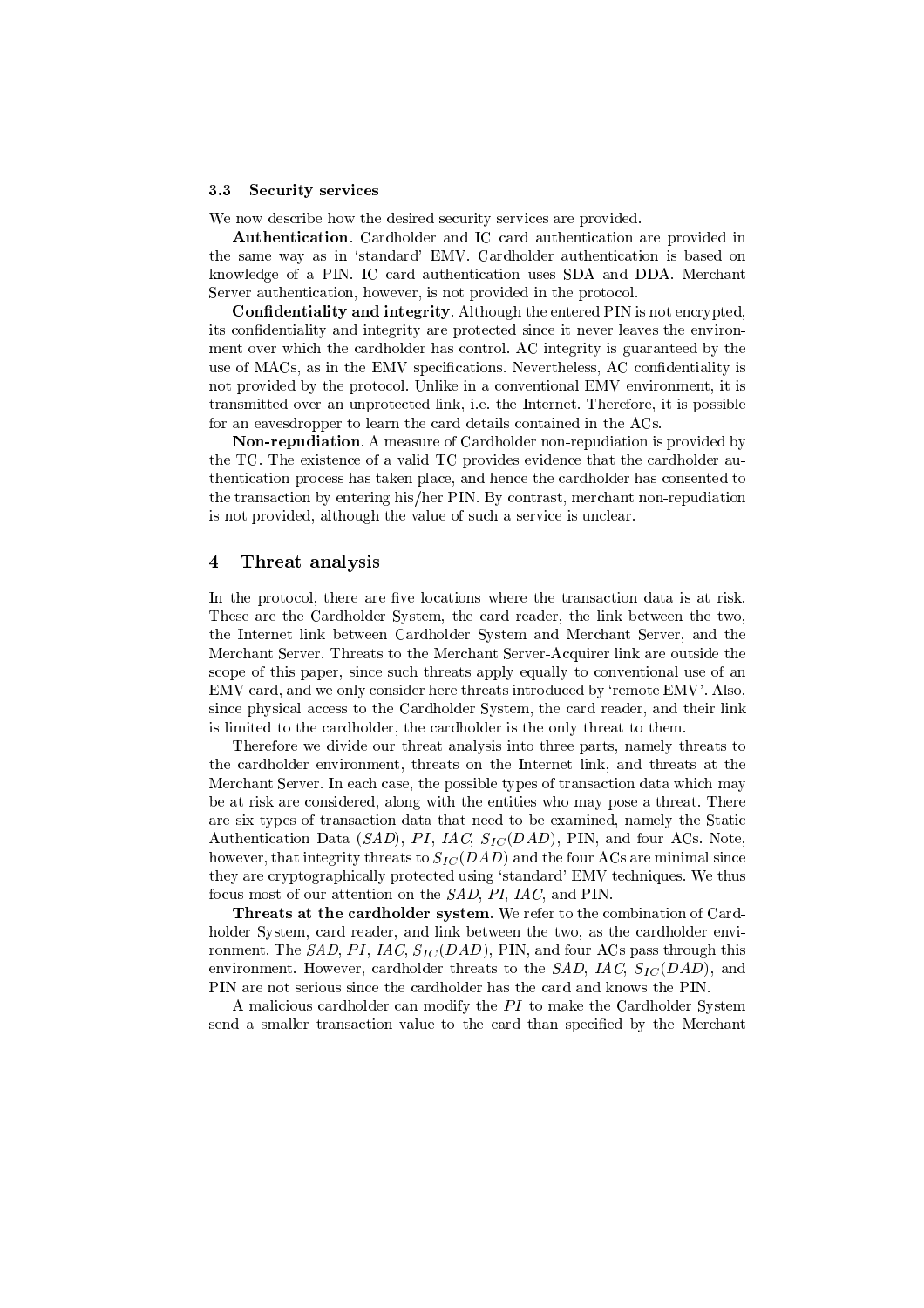Server. However, the fraud will be detected as soon as the AC arrives at the Merchant Server. As a result, modifying the PI yields little to the cardholder. More seriously, because the Merchant Server does not have the MAC key necessary to verify the ACs, the Merchant Server cannot determine if the ACs received are authentic. Modifying the ARQC and the ARPC will yield no gain since they are sent online to the issuer, and altering the AAC is also unattractive for the cardholder because it yields nothing financially. However, an unscrupulous cardholder can modify or replace an offline-approved TC sent from the IC card, thereby causing the payment capture to fail at a later stage.

However, this risk also exists in the conventional EMV environment. Special equipment could be used to interfere with the communications between the POS terminal and the IC card. As in our scheme, the equipment could replace or modify the TC so that the MAC becomes invalid. A possible way to address this threat is to delay DDA until the TC is generated, and then include the TC in the DAD signed by the card. The Merchant Server can verify the card public key and signature, using the issuer public key, thereby guaranteeing the authenticity of the TC. Including the TC in the  $DAD$  should not be a problem in the future, since such a process is supported by the latest version of the EMV specifications (see Section 6.6 of [2]).

Threats to the Internet link. The transaction data at risk on the Internet link are the  $SAD$ , IAC, PI, and the four ACs. The main threat here is a third party eavesdropper (passive or active). From a third party point of view, modifying the four types of transaction data is possible but also detectable, and there is little possibility for financial gain. The only benefit may be to deny service, a threat that always exists when using a public network.

A threat does arise from the way SAD is authenticated. Only the issuer signature on the static data is verified. Therefore, it is possible for an attacker to replay the SAD and pass the SDA process. Nevertheless, if DDA is performed, the attacker will not be able to generate a valid  $S_{IC}(DAD)$  and hence cannot complete the transaction process.

Reading the four Cryptograms can provide an attacker with the card/account details. However, if the proposed protocol is in use, an EMV card and the corresponding PIN are required to complete a transaction. As a result, knowing only the account/card number is not so useful. If confidentiality of the ACs is a concern, a way to reduce the threat is to employ a secure channel such as TLS or HTTPS to protect the Internet link. This is a cheap, user-transparent and simple solution, since the technology is already widely available (and widely used). Use of TLS can also provide other security services such as additional integrity checks and Merchant Server authentication.

Threats at the Merchant Server. The transaction data available at the Merchant Server are the SAD, IAC, PI, and the ACs. The Merchant Server is either the legitimate recipient or the generator of the four types of data. There is thus no serious threat to data confidentiality. There is also no obvious financial gain for the merchant from breaching data integrity. The ARQC and the ARPC will be sent online to the Issuer, and the  $TC$  and the  $PI$  will also be checked by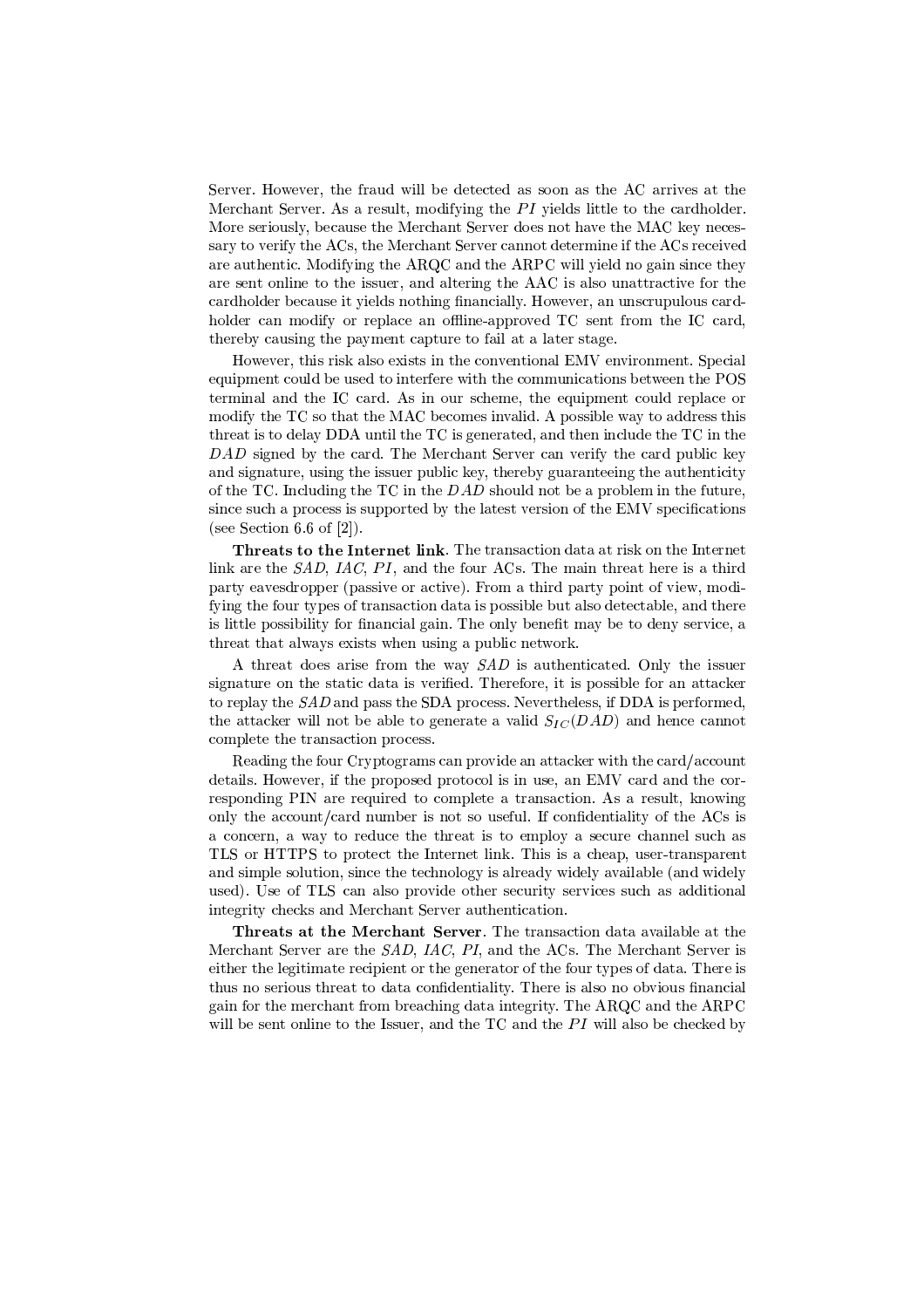the issuer. If any modification is detected, the payment capture or authorisation process will fail. It is also clear that there is no point in modifying the  $SAD$  or the  $IAC$  since doing so will simply interrupt the transaction process.

# $\overline{5}$ Advantages and disadvantages

Using EMV cards to make a remote payment may compromise certain EMV security elements. A POS system has the advantage of face-to-face interactions as well as use of a tamper-resistant POS terminal. By contrast, Internet transactions involve no face-to-face interactions, and the terminal, here a combination of card reader, Cardholder System and Merchant Server, is clearly not tamperresistant. Indeed, certain data which would be sent via internal communications in an EMV POS terminal, are sent via the Internet in the proposed scheme.

The proposed protocol enhances the security of existing Internet payment methods, typically relying on SSL/TLS for transaction security. There are known security risks with such an approach, including lack of cardholder authentication [6]. Our scheme provides cardholder authentication by using EMV PIN verification. The PIN is also associated with the IC card such that without the correct PIN the card will not work and hence no transaction can be made.

A major advantage of the scheme is that it uses existing technologies. This include the EMV PKI established by the card brands and the issuers, and the EMV cards themselves. Moreover, the scheme reduces the online authorisation overhead because the IC card can make some decisions offline. Using an IC card remotely does requires special software (e.g. an applet) to be installed in the cardholder PC. An IC card reader is also needed. Nevertheless, use of the proposed scheme is 'light' compared to the SET initialisation process.

The protocol does rely on Cardholder System integrity, since the Cardholder System could be modified by a malicious cardholder to send a bogus TC or by an unscrupulous merchant to display different payment information to the cardholder from that sent to the IC card. Another weakness of the proposed protocol may be that confidentiality of the card details is not provided; the Cryptograms are transmitted over the Internet and hence may be intercepted. However, as described above, a secure channel can be used in combination with the protocol to protect the transaction data en route.

# 6 Conclusions and directions for future research

In this paper, we have proposed a way to use an EMV-compliant IC card for e-commerce transactions. In the scheme, a user card reader and PC (the Cardholder System) together with the Merchant Server collectively take the role of the EMV Merchant Terminal. Most of the transaction procedures are similar to those in the EMV specification. Although some of the EMV security requirements are compromised, the proposed scheme can be seen as a step towards enhancing the existing SSL/TLS enabled electronic transaction processing.